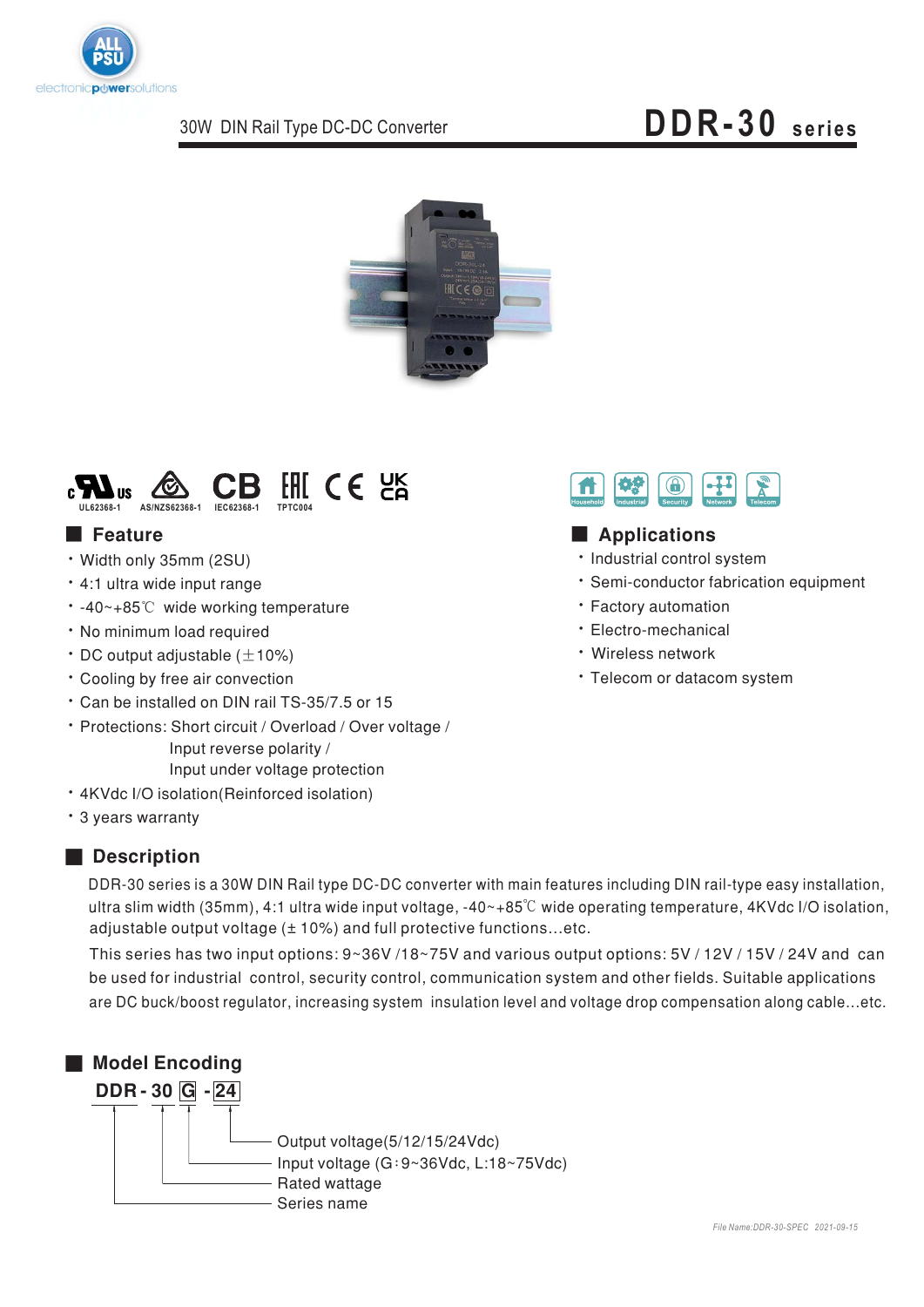

# **DDR-30 series**

#### **SPECIFICATION**

| <b>MODEL</b>                                  |                                                                                                                                                                                                                                                                                                                                                                                                                                                                                                                                                                                                                                                                                                                                                                                                                                                                                                                                                                                                  | <b>DDR-30G-5</b>                                                                                                                                       | <b>DDR-30G-12</b> | <b>DDR-30G-15</b> | <b>DDR-30G-24</b>    | <b>DDR-30L-5</b>           | DDR-30L-12                                          | <b>DDR-30L-15</b> | <b>DDR-30L-24</b> |  |
|-----------------------------------------------|--------------------------------------------------------------------------------------------------------------------------------------------------------------------------------------------------------------------------------------------------------------------------------------------------------------------------------------------------------------------------------------------------------------------------------------------------------------------------------------------------------------------------------------------------------------------------------------------------------------------------------------------------------------------------------------------------------------------------------------------------------------------------------------------------------------------------------------------------------------------------------------------------------------------------------------------------------------------------------------------------|--------------------------------------------------------------------------------------------------------------------------------------------------------|-------------------|-------------------|----------------------|----------------------------|-----------------------------------------------------|-------------------|-------------------|--|
|                                               | <b>DC VOLTAGE</b>                                                                                                                                                                                                                                                                                                                                                                                                                                                                                                                                                                                                                                                                                                                                                                                                                                                                                                                                                                                | 5V                                                                                                                                                     | 12V               | 15V               | <b>24V</b>           | 5V                         | 12V                                                 | 15V               | <b>24V</b>        |  |
| <b>OUTPUT</b>                                 | <b>RATED CURRENT</b>                                                                                                                                                                                                                                                                                                                                                                                                                                                                                                                                                                                                                                                                                                                                                                                                                                                                                                                                                                             | 6A                                                                                                                                                     | 2.5A              | 2A                | 1.25A                | 6A                         | 2.5A                                                | 2A                | 1.25A             |  |
|                                               | <b>CURRENT RANGE</b>                                                                                                                                                                                                                                                                                                                                                                                                                                                                                                                                                                                                                                                                                                                                                                                                                                                                                                                                                                             | $0 - 6A$                                                                                                                                               | $0 - 2.5A$        | $0 - 2A$          | $0 - 1.25A$          | $0 - 6A$                   | $0 - 2.5A$                                          | $0 - 2A$          | $0 - 1.25A$       |  |
|                                               | <b>RATED POWER</b>                                                                                                                                                                                                                                                                                                                                                                                                                                                                                                                                                                                                                                                                                                                                                                                                                                                                                                                                                                               | 30W                                                                                                                                                    | 30W               | 30W               | 30W                  | 30W                        | 30W                                                 | 30W               | 30W               |  |
|                                               | RIPPLE & NOISE (max.) Note.2 60mVp-p                                                                                                                                                                                                                                                                                                                                                                                                                                                                                                                                                                                                                                                                                                                                                                                                                                                                                                                                                             |                                                                                                                                                        | 75mVp-p           | 75mVp-p           | 100mVp-p             | 60mVp-p                    | 75mVp-p                                             | 75mVp-p           | 100mVp-p          |  |
|                                               | <b>VOLTAGE ADJ. RANGE</b>                                                                                                                                                                                                                                                                                                                                                                                                                                                                                                                                                                                                                                                                                                                                                                                                                                                                                                                                                                        | $4.5 - 5.5V$                                                                                                                                           | $9 - 13.2V$       | $13.5 - 16.5V$    | $21.6 - 28V$         | $4.5 - 5.5V$               | $9 - 13.2V$                                         | $13.5 - 16.5V$    | $21.6 - 28V$      |  |
|                                               | <b>VOLTAGE TOLERANCE Note.3</b>                                                                                                                                                                                                                                                                                                                                                                                                                                                                                                                                                                                                                                                                                                                                                                                                                                                                                                                                                                  | ±2.0%                                                                                                                                                  | ±2.0%             | ±2.0%             | ±2.0%                | ±2.0%                      | ±2.0%                                               | ±2.0%             | ±2.0%             |  |
|                                               | <b>LINE REGULATION</b>                                                                                                                                                                                                                                                                                                                                                                                                                                                                                                                                                                                                                                                                                                                                                                                                                                                                                                                                                                           | ±0.5%                                                                                                                                                  | ±0.5%             | ±0.5%             | ±0.5%                | ±0.5%                      | ±0.5%                                               | ±0.5%             | ±0.5%             |  |
|                                               | <b>LOAD REGULATION</b>                                                                                                                                                                                                                                                                                                                                                                                                                                                                                                                                                                                                                                                                                                                                                                                                                                                                                                                                                                           | ±1.5%                                                                                                                                                  | ±0.5%             | ±0.5%             | ±0.5%                | ±1.5%                      | ±0.5%                                               | ±0.5%             | $\pm 0.5\%$       |  |
|                                               | <b>SETUP, RISE TIME</b>                                                                                                                                                                                                                                                                                                                                                                                                                                                                                                                                                                                                                                                                                                                                                                                                                                                                                                                                                                          | 120ms, 85ms at full load                                                                                                                               |                   |                   |                      |                            |                                                     |                   |                   |  |
|                                               | <b>HOLD UP TIME (Typ.)</b>                                                                                                                                                                                                                                                                                                                                                                                                                                                                                                                                                                                                                                                                                                                                                                                                                                                                                                                                                                       | G-type: 7ms@24Vdc input<br>L-type: 18ms@48Vdc input                                                                                                    |                   |                   |                      |                            |                                                     |                   |                   |  |
|                                               | <b>EXTERNAL CAPACITANCE</b>                                                                                                                                                                                                                                                                                                                                                                                                                                                                                                                                                                                                                                                                                                                                                                                                                                                                                                                                                                      | $3300 \mu F$                                                                                                                                           | 2200 $\mu$ F      | 1500 $\mu$ F      | 1000 $\mu$ F         | 3300 $\mu$ F               | 2200 $\mu$ F                                        | 1500 $\mu$ F      | 1000 $\mu$ F      |  |
|                                               | LOAD (Max.)<br><b>VOLTAGE RANGE</b>                                                                                                                                                                                                                                                                                                                                                                                                                                                                                                                                                                                                                                                                                                                                                                                                                                                                                                                                                              | Note.4 $9 - 36$ Vdc                                                                                                                                    |                   |                   |                      | $18 \sim 75$ Vdc           |                                                     |                   |                   |  |
| <b>INPUT</b>                                  | EFFICIENCY (Typ.)                                                                                                                                                                                                                                                                                                                                                                                                                                                                                                                                                                                                                                                                                                                                                                                                                                                                                                                                                                                | 85%                                                                                                                                                    | 86%               | 87%               | 89%                  | 86%                        | 89%                                                 | 90%               | 91%               |  |
|                                               | DC CURRENT (Typ.)                                                                                                                                                                                                                                                                                                                                                                                                                                                                                                                                                                                                                                                                                                                                                                                                                                                                                                                                                                                | 1.5A/24Vdc                                                                                                                                             |                   |                   |                      | 0.8A/48Vdc                 |                                                     |                   |                   |  |
|                                               | <b>INRUSH CURRENT (Typ.)</b>                                                                                                                                                                                                                                                                                                                                                                                                                                                                                                                                                                                                                                                                                                                                                                                                                                                                                                                                                                     | 15A/24Vdc<br>15A/48Vdc                                                                                                                                 |                   |                   |                      |                            |                                                     |                   |                   |  |
|                                               |                                                                                                                                                                                                                                                                                                                                                                                                                                                                                                                                                                                                                                                                                                                                                                                                                                                                                                                                                                                                  | 110 $\sim$ 150% rated output power                                                                                                                     |                   |                   |                      |                            |                                                     |                   |                   |  |
| <b>PROTECTION</b>                             | <b>OVERLOAD</b>                                                                                                                                                                                                                                                                                                                                                                                                                                                                                                                                                                                                                                                                                                                                                                                                                                                                                                                                                                                  | Protection type : Constant current limiting, recovers automatically after fault condition is removed                                                   |                   |                   |                      |                            |                                                     |                   |                   |  |
|                                               |                                                                                                                                                                                                                                                                                                                                                                                                                                                                                                                                                                                                                                                                                                                                                                                                                                                                                                                                                                                                  | $5.75 - 7V$                                                                                                                                            | $13.8 - 16.2V$    | $17.25 - 20.25V$  | $28.8 - 34V$         | $5.75 - 7V$                | $13.8 - 16.2V$                                      | $17.25 - 20.25V$  | $28.8 - 34V$      |  |
|                                               | <b>OVER VOLTAGE</b>                                                                                                                                                                                                                                                                                                                                                                                                                                                                                                                                                                                                                                                                                                                                                                                                                                                                                                                                                                              |                                                                                                                                                        |                   |                   |                      |                            |                                                     |                   |                   |  |
|                                               | <b>REVERSE POLARITY</b>                                                                                                                                                                                                                                                                                                                                                                                                                                                                                                                                                                                                                                                                                                                                                                                                                                                                                                                                                                          | Protection type : Shut down o/p voltage, re-power on to recover<br>By internal MOSFET, no damage, recovers automatically after fault condition removed |                   |                   |                      |                            |                                                     |                   |                   |  |
|                                               |                                                                                                                                                                                                                                                                                                                                                                                                                                                                                                                                                                                                                                                                                                                                                                                                                                                                                                                                                                                                  |                                                                                                                                                        |                   |                   |                      |                            |                                                     |                   |                   |  |
|                                               | <b>UNDER VOLTAGE LOCKOUT</b>                                                                                                                                                                                                                                                                                                                                                                                                                                                                                                                                                                                                                                                                                                                                                                                                                                                                                                                                                                     | 24Vin (G-type):Power ON≥9V, OFF ≤8.5V<br>48Vin (L-type):Power ON≥18V, OFF≤17V                                                                          |                   |                   |                      |                            |                                                     |                   |                   |  |
| <b>ENVIRONMENT</b>                            | <b>WORKING TEMP.</b>                                                                                                                                                                                                                                                                                                                                                                                                                                                                                                                                                                                                                                                                                                                                                                                                                                                                                                                                                                             | -40 $\sim$ +85°C (Refer to "Derating Curve")                                                                                                           |                   |                   |                      |                            |                                                     |                   |                   |  |
|                                               | <b>WORKING HUMIDITY</b>                                                                                                                                                                                                                                                                                                                                                                                                                                                                                                                                                                                                                                                                                                                                                                                                                                                                                                                                                                          | 5~95% RH non-condensing                                                                                                                                |                   |                   |                      |                            |                                                     |                   |                   |  |
|                                               | <b>STORAGE TEMP., HUMIDITY</b>                                                                                                                                                                                                                                                                                                                                                                                                                                                                                                                                                                                                                                                                                                                                                                                                                                                                                                                                                                   | $-40 \sim +85^{\circ}$ C, 5 ~ 95% RH non-condensing                                                                                                    |                   |                   |                      |                            |                                                     |                   |                   |  |
|                                               | <b>TEMP. COEFFICIENT</b>                                                                                                                                                                                                                                                                                                                                                                                                                                                                                                                                                                                                                                                                                                                                                                                                                                                                                                                                                                         | $\pm 0.03\%$ /°C (0 ~ 60°C)                                                                                                                            |                   |                   |                      |                            |                                                     |                   |                   |  |
|                                               | <b>VIBRATION</b>                                                                                                                                                                                                                                                                                                                                                                                                                                                                                                                                                                                                                                                                                                                                                                                                                                                                                                                                                                                 | Component:10 ~ 500Hz, 2G 10min./1cycle, 60min. each along X, Y, Z axes; Mounting: Compliance to IEC60068-2-6                                           |                   |                   |                      |                            |                                                     |                   |                   |  |
|                                               | <b>OPERATING ALTITUDE</b>                                                                                                                                                                                                                                                                                                                                                                                                                                                                                                                                                                                                                                                                                                                                                                                                                                                                                                                                                                        | 5000 meters                                                                                                                                            |                   |                   |                      |                            |                                                     |                   |                   |  |
|                                               | <b>SAFETY STANDARDS</b>                                                                                                                                                                                                                                                                                                                                                                                                                                                                                                                                                                                                                                                                                                                                                                                                                                                                                                                                                                          | UL/IEC 62368-1, AS/NZS 62368.1 approved; Design refer to UL508                                                                                         |                   |                   |                      |                            |                                                     |                   |                   |  |
|                                               | <b>WITHSTAND VOLTAGE</b>                                                                                                                                                                                                                                                                                                                                                                                                                                                                                                                                                                                                                                                                                                                                                                                                                                                                                                                                                                         | I/P-O/P:4KVdc                                                                                                                                          |                   |                   |                      |                            |                                                     |                   |                   |  |
|                                               | <b>ISOLATION RESISTANCE</b>                                                                                                                                                                                                                                                                                                                                                                                                                                                                                                                                                                                                                                                                                                                                                                                                                                                                                                                                                                      | I/P-O/P>100M Ohms / 500Vdc / 25°C / 70% RH                                                                                                             |                   |                   |                      |                            |                                                     |                   |                   |  |
|                                               |                                                                                                                                                                                                                                                                                                                                                                                                                                                                                                                                                                                                                                                                                                                                                                                                                                                                                                                                                                                                  | <b>Test Level / Note</b><br>Parameter<br><b>Standard</b>                                                                                               |                   |                   |                      |                            |                                                     |                   |                   |  |
|                                               | <b>EMC EMISSION</b>                                                                                                                                                                                                                                                                                                                                                                                                                                                                                                                                                                                                                                                                                                                                                                                                                                                                                                                                                                              | Conducted                                                                                                                                              |                   |                   | <b>BS EN/EN55032</b> |                            | Class B                                             |                   |                   |  |
|                                               |                                                                                                                                                                                                                                                                                                                                                                                                                                                                                                                                                                                                                                                                                                                                                                                                                                                                                                                                                                                                  | Radiated                                                                                                                                               |                   |                   | <b>BS EN/EN55032</b> |                            | Class B                                             |                   |                   |  |
| <b>SAFETY &amp;</b><br><b>EMC</b><br>(Note 5) |                                                                                                                                                                                                                                                                                                                                                                                                                                                                                                                                                                                                                                                                                                                                                                                                                                                                                                                                                                                                  | <b>Voltage Flicker</b><br>BS EN/EN61000-3-3<br>-----                                                                                                   |                   |                   |                      |                            |                                                     |                   |                   |  |
|                                               |                                                                                                                                                                                                                                                                                                                                                                                                                                                                                                                                                                                                                                                                                                                                                                                                                                                                                                                                                                                                  | BS EN/EN55024, BS EN/EN61000-6-2(BS EN/EN50082-2)                                                                                                      |                   |                   |                      |                            |                                                     |                   |                   |  |
|                                               | <b>EMC IMMUNITY</b>                                                                                                                                                                                                                                                                                                                                                                                                                                                                                                                                                                                                                                                                                                                                                                                                                                                                                                                                                                              | Parameter and a standard                                                                                                                               |                   |                   |                      |                            | <b>Test Level / Note</b>                            |                   |                   |  |
|                                               |                                                                                                                                                                                                                                                                                                                                                                                                                                                                                                                                                                                                                                                                                                                                                                                                                                                                                                                                                                                                  | <b>ESD</b>                                                                                                                                             |                   |                   | BS EN/EN61000-4-2    |                            | Level 3, 8KV air ; Level 3, 6KV contact; criteria A |                   |                   |  |
|                                               |                                                                                                                                                                                                                                                                                                                                                                                                                                                                                                                                                                                                                                                                                                                                                                                                                                                                                                                                                                                                  | Radiated                                                                                                                                               |                   |                   | BS EN/EN61000-4-3    |                            | Level 3, 10V/m; criteria A                          |                   |                   |  |
|                                               |                                                                                                                                                                                                                                                                                                                                                                                                                                                                                                                                                                                                                                                                                                                                                                                                                                                                                                                                                                                                  | EFT / Burst                                                                                                                                            |                   |                   | BS EN/EN61000-4-4    |                            | Level 3, 2KV ; criteria A                           |                   |                   |  |
|                                               |                                                                                                                                                                                                                                                                                                                                                                                                                                                                                                                                                                                                                                                                                                                                                                                                                                                                                                                                                                                                  | Surge                                                                                                                                                  |                   |                   | BS EN/EN61000-4-5    |                            | Level 3, 1KV/Line-Line; criteria A                  |                   |                   |  |
|                                               |                                                                                                                                                                                                                                                                                                                                                                                                                                                                                                                                                                                                                                                                                                                                                                                                                                                                                                                                                                                                  | Conducted                                                                                                                                              |                   |                   | BS EN/EN61000-4-6    |                            | Level 3, 10V ; criteria A                           |                   |                   |  |
|                                               |                                                                                                                                                                                                                                                                                                                                                                                                                                                                                                                                                                                                                                                                                                                                                                                                                                                                                                                                                                                                  | <b>Magnetic Field</b>                                                                                                                                  | BS EN/EN61000-4-8 |                   |                      | Level 4, 30A/m; criteria A |                                                     |                   |                   |  |
|                                               | <b>MTBF</b>                                                                                                                                                                                                                                                                                                                                                                                                                                                                                                                                                                                                                                                                                                                                                                                                                                                                                                                                                                                      | 483.3K hrs min.<br>MIL-HDBK-217F $(25^{\circ}C)$                                                                                                       |                   |                   |                      |                            |                                                     |                   |                   |  |
| <b>OTHERS</b>                                 | <b>DIMENSION</b>                                                                                                                                                                                                                                                                                                                                                                                                                                                                                                                                                                                                                                                                                                                                                                                                                                                                                                                                                                                 | 35*90*54.5mm (W*H*D)                                                                                                                                   |                   |                   |                      |                            |                                                     |                   |                   |  |
|                                               | <b>PACKING</b>                                                                                                                                                                                                                                                                                                                                                                                                                                                                                                                                                                                                                                                                                                                                                                                                                                                                                                                                                                                   | 0.12Kg;96pcs/12.5Kg/1.1CUFT                                                                                                                            |                   |                   |                      |                            |                                                     |                   |                   |  |
| <b>NOTE</b>                                   | 1. All parameters NOT specially mentioned are measured at normal input (G:24Vdc, L:48Vdc), rated load and 25°C of ambient temperature.<br>2. Ripple & noise are measured at 20MHz of bandwidth by using a 12" twisted pair-wire terminated with a 0.1uf & 47uf parallel capacitor.<br>3. Tolerance: includes set up tolerance, line regulation and load regulation.<br>4. Derating may be needed under low input voltage. Please check the derating curve for more details.<br>5. The power supply is considered as an independent unit, but the final equipment still need to re-confirm that the whole system complies with<br>the EMC directives. For guidance on how to perform these EMC tests, please refer to "EMI testing of component power supplies."<br>(as available on http://www.meanwell.com)<br>6. The ambient temperature derating of $3.5^{\circ}$ C/1000m with fanless models and of $5^{\circ}$ C/1000m with fan models for operating altitude higher than<br>2000m(6500ft). |                                                                                                                                                        |                   |                   |                      |                            |                                                     |                   |                   |  |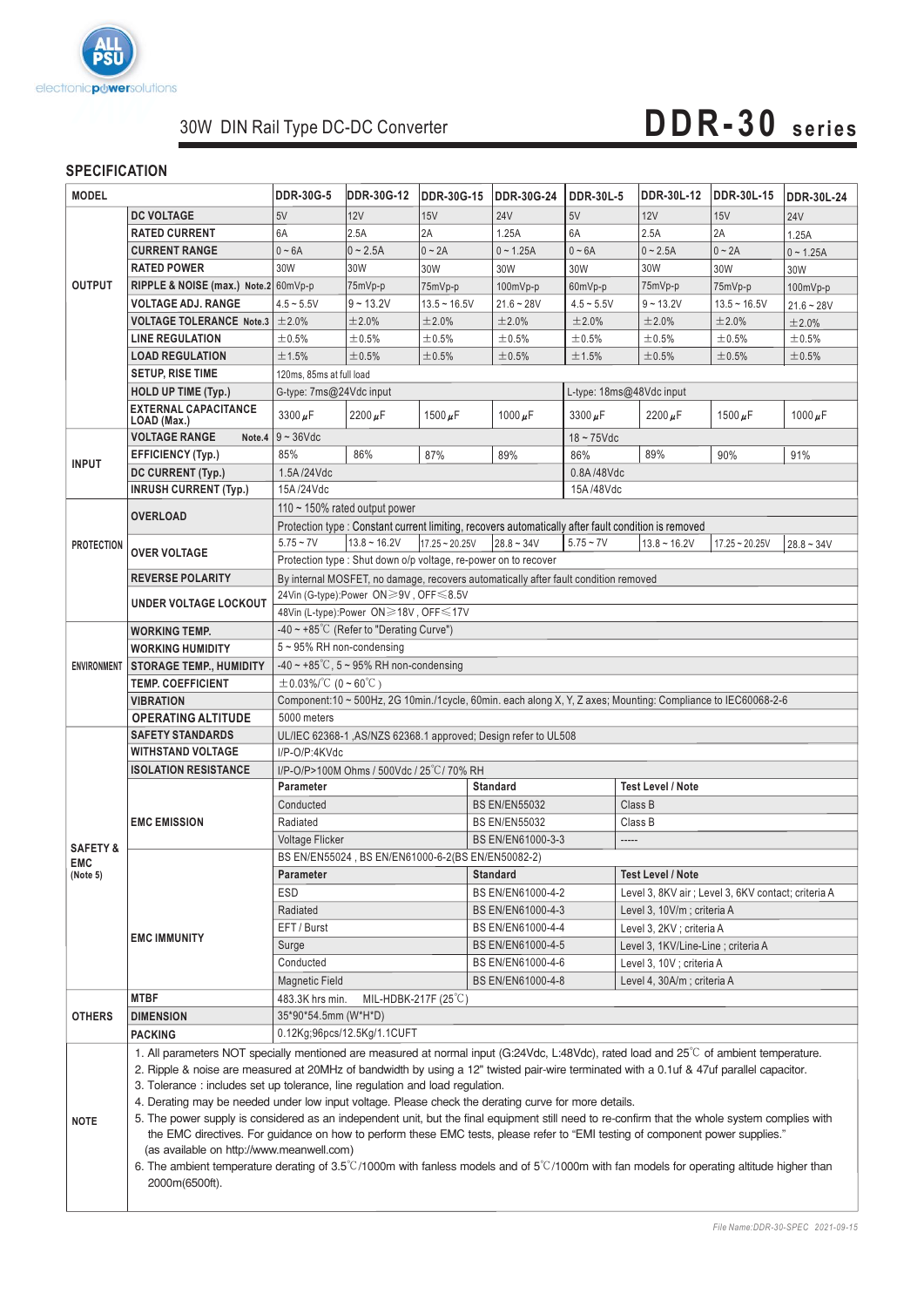

# **DDR-30 series**